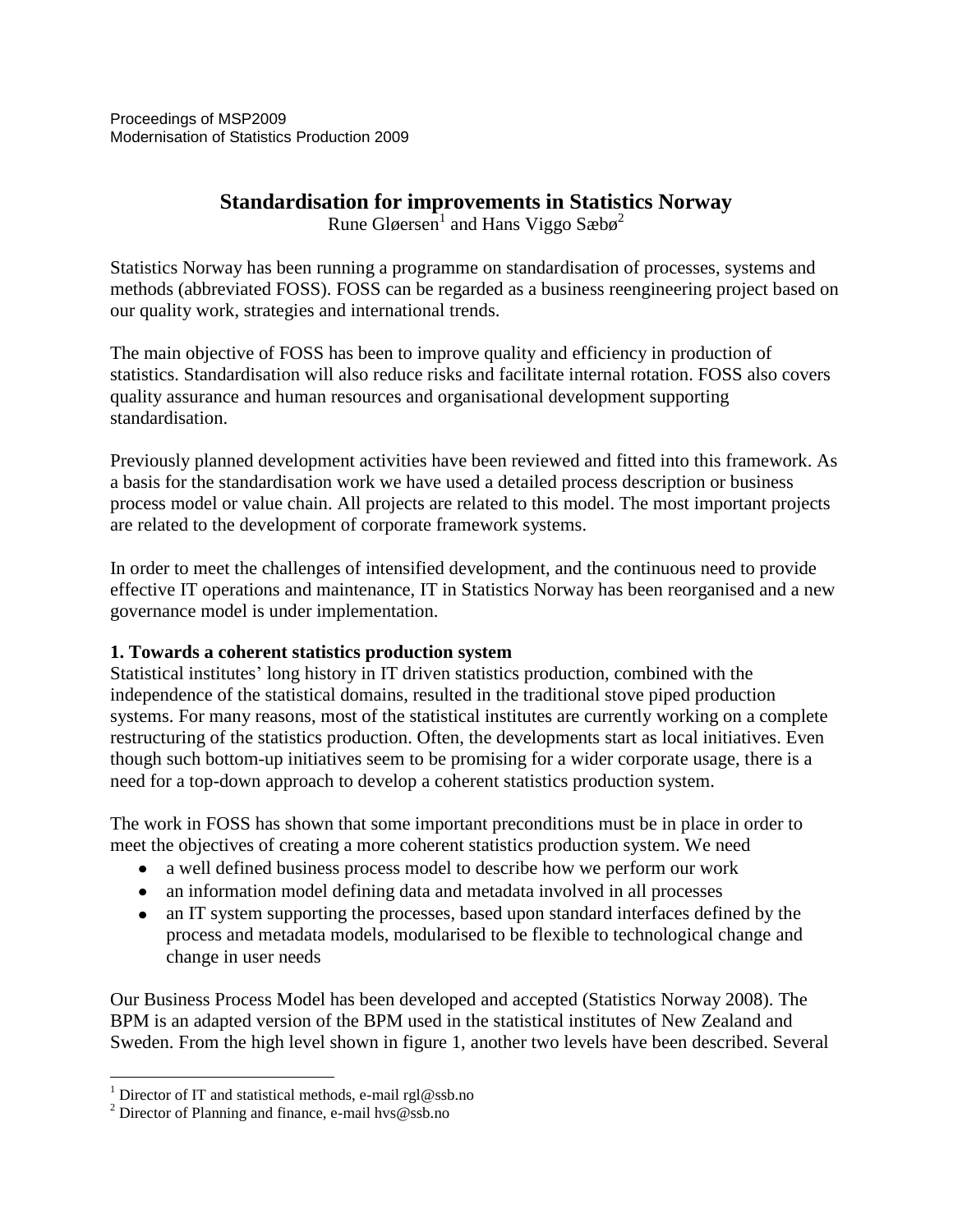projects have been launched in order to build more generic systems, according to the outlined processes.





Important projects that are related to the development of corporate framework systems include:

- Check-list and indicators for data collection
- System for interview surveys
- Coordination of samples for business surveys
- A framework system for data editing and estimation
- A coherent metadata systems environment  $\bullet$
- Development of a geo database for ground property maps
- Improving data archiving and secondary use of data for researchers
- Extensive developments in dissemination and redesign of website
- Overview of guidelines and handbooks
- Quality assessment covering all statistical products and processes

Infrastructure comprises metadata and administration of samples and stastistical populations. We will in the following briefly describe our developments and objectives grouped according to figure 2, showing families of applications serving most of the business processes used for the production of primary statistics.

**Figure 2.** Issues of standardisation in Statistics Norway

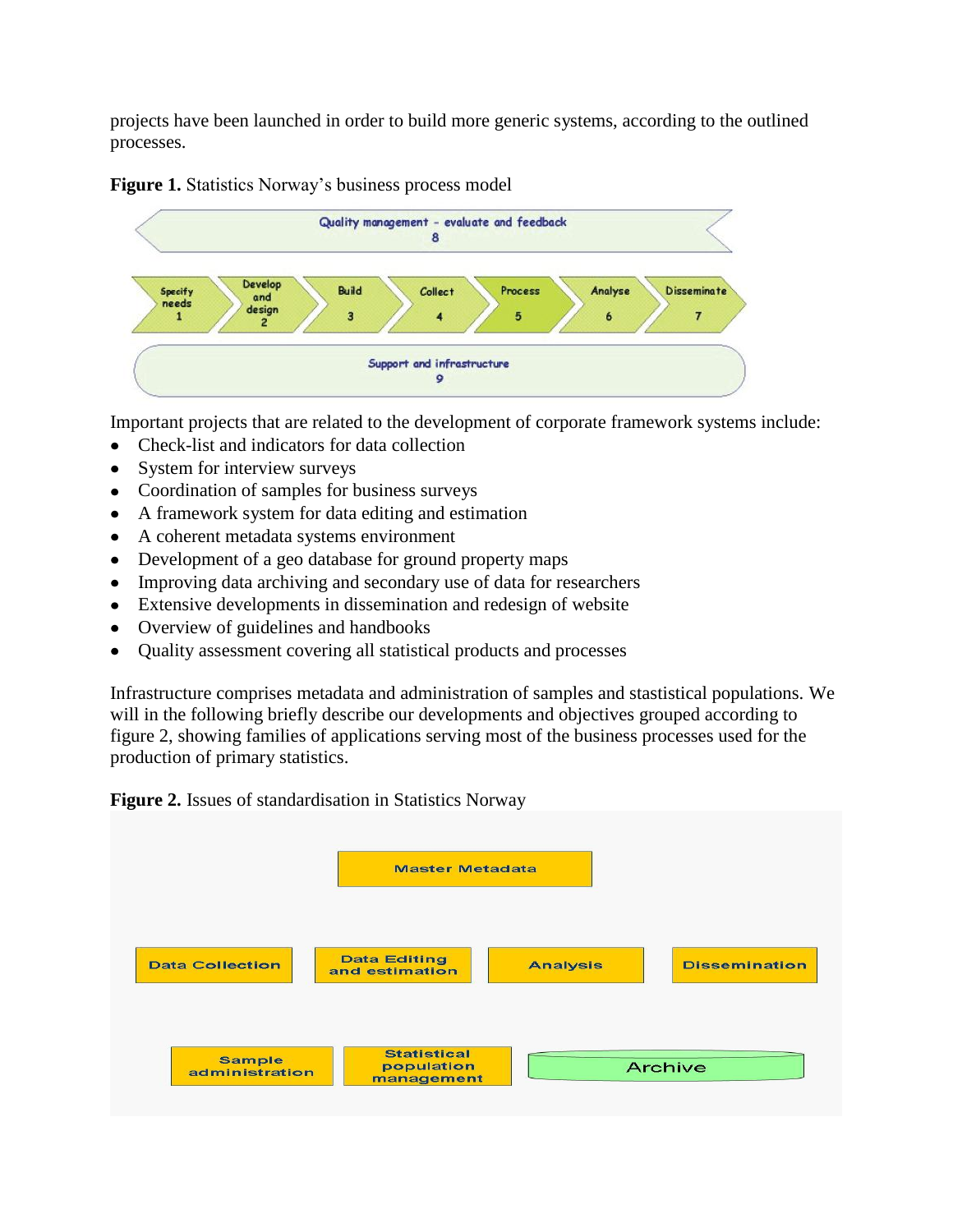### **1.1. Metadata**

The key factor in order to build a system that is coherent based upon interaction between system modules is that the modules must be metadata driven. Statistics Norway developed a metadata strategy in 2005 (Sæbø 2005). One important issue to begin with was to establish a common understanding by defining key concepts linked to metadata. In addition, the roles and responsibilities for the core metadata products and activities were put in place. The strategy advocates a stepwise development, building on already existing metadata sources. The standardisation of metadata will establish the foundation for interaction between the different sources, and common interfaces for access to the metadata should be developed.

Currently, Statistics Norway has established the following master systems for managing metadata

- The product register, defining the statistical products
- The "About the statistics" content management system, describing the statistical products
- The variable database defining and describing statistical variables
- The classification database managing statistical classifications and standards
- The input data definition database, describing data on arrival at Statistics Norway
- The data documentation system describing data in the data archive

All these sources will be interconnected via their attributes, and a common user-interface will provide seamless access to the metadata. A number of the connections and interfaces have been implemented, but further developments are ongoing or planned. See also Hustoft and Linnerud (2006 and 2008).

The main challenge is to establish the necessary interfaces between the master metadata systems, and the systems used throughout the statistics production. Some interfaces are already in place. However, the interfaces must cover all exchange of information needed, and they must provide two-way communication, for instance to allow for updates of metadata when appropriate. This is necessary in order to meet the overall objective of updating a single piece of information once, and reuse it wherever and whenever it is needed.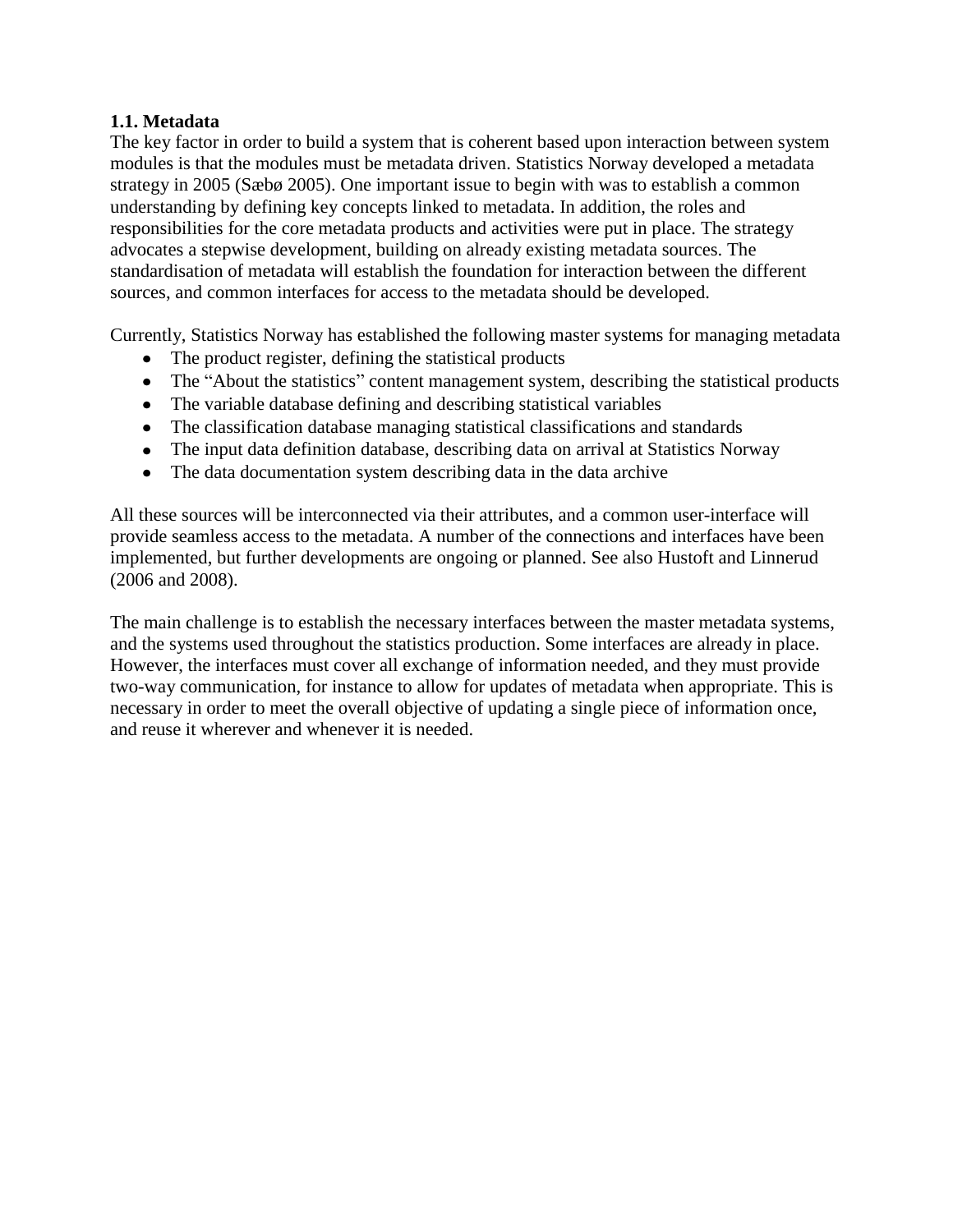#### **1.2. Data collection**

The main elements of our data collection are briefly shown in figure 3..



**Figure 3.** Main elements of data collection in Statistics Norway

Electronic data collection is currently managed through three main channels. These are the Kostra portal for municipalities, the Idun portal for businesses and the Altinn portal which is the common initiative by the Norwegian government institutions. Our aim is to consolidate all these channels into one, by using the Altinn portal only. However, for various reasons we need to keep a possibility for direct reporting to Statistics Norway for a while.

All the necessary metadata needed to provide sufficient reporting facilities to respondents are created and maintained internally, but they are exchanged with external portals like Altinn to serve as the basis for generating questionnaires and to define data flows through the Altinn portal. Relevant metadata added for use in external portals, like when creating questionnaires in the Altinn portal, are imported into our input data definitions database. The reason for this is to keep control and consistence of the metadata for further reuse in the internal production process. The Input definition database is closely connected to the Variable definition database and to the Classification database.

We are aiming for best possible integration between the Input data definition database and the questionnaire design tools used. We still use tools specific to the different input channels. However, this is about to change. We are aiming at one tool in addition to the Altinn questionnaire design environment. This tool will also take up the necessary functions to provide a end-user interface to the Input definition database.

Besides the Input data definitions database, the Central data reception system forms the other cornerstone of the consolidated data collection system. All data received will be made available for further internal processing from this system. This means that data collected from electronic questionnaires or using file extracts from internal systems in businesses data from paper questionnaires, after having gone through scanning, and data from registers will be processed and further distributed from the Central data reception system.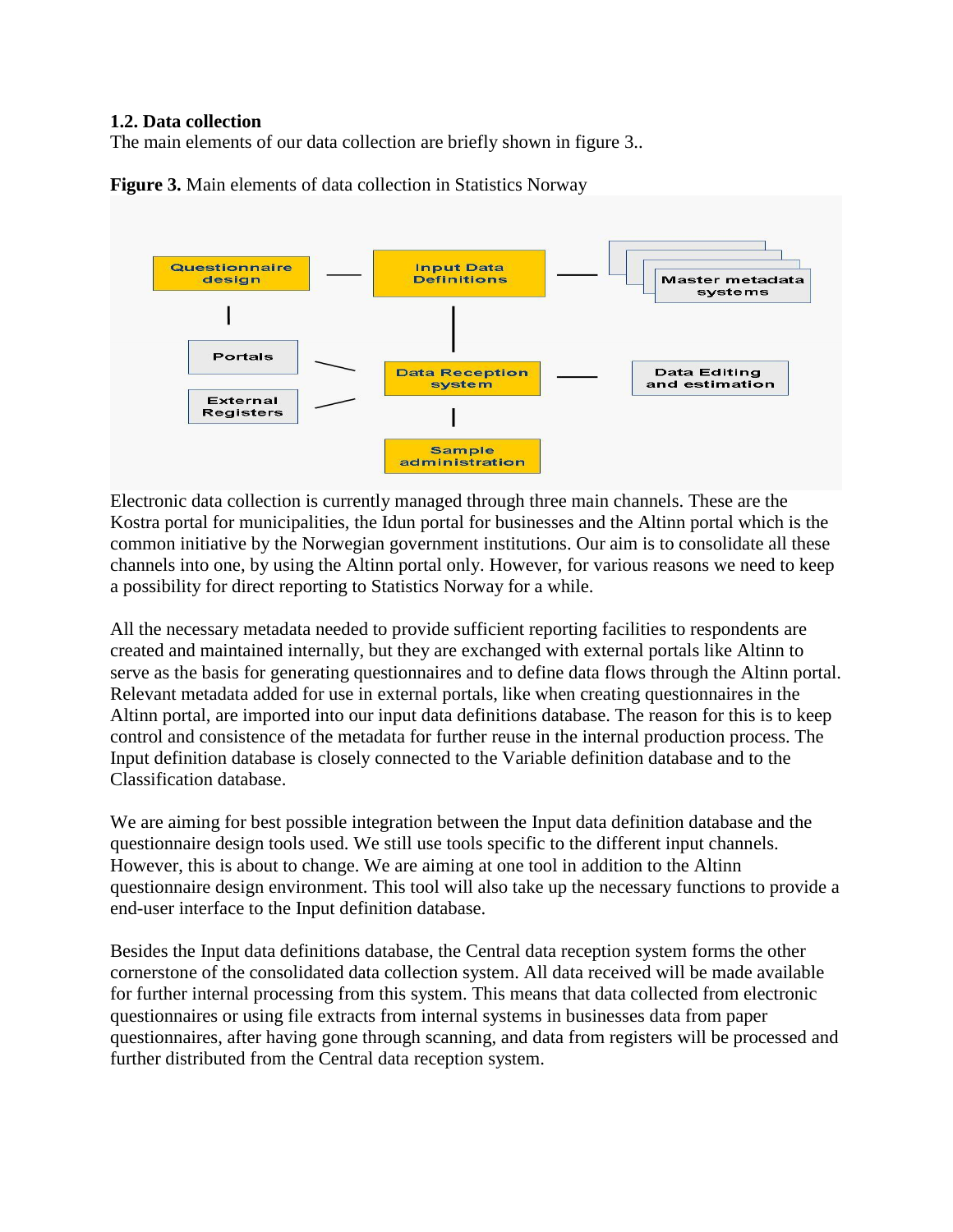A complete new system for managing field interview work is under development and will be released next year.

## **1.3. Statistical population management**

A simplified view of statistical population management is shown in figure 4.



**Figure 4.** Statistical population management in Statistics Norway

The main challenge is to maintain the quality of the statistical populations themselves. That is to keep them aligned with the changes in the administrative registers, but to maintain the changes according to the statistical needs. Recently, efforts have been put into the management of the register of Ground property, buildings and addresses including dwellings. The developments include management of map information and linkage with geo-referenced information.

The complete coverage of the administrative registers gives Statistics Norway a unique advantage in terms of controlling the population. Given this advantage, we can still improve our systems for sampling and sample administration, both in terms of standardisation and consolidation, and in terms of functionality.

The sample administration system has been extended to serve both the Legal unit register and the Population register, i.e. samples of both persons and businesses, and will be integrated with the Central data reception system. The system is within certain limits flexible to specific needs. The term Sample administration is somewhat misleading, because the system should be used to administer respondents in a wider perspective. For instance, when collecting data from all municipalities, all necessary information on the respondents side should be kept in this system. In such a case the system can be said to correspond to and be similar to a Customer Relation Management system. Therefore, the system will also be used when, for various reasons, we need additional information from the respondents.

The sampling system covers all statistical populations, and is currently extended with functionality to manage the response burden on businesses by monitoring the burden on each business and by functionality to spread the burden using for instance twins in the population.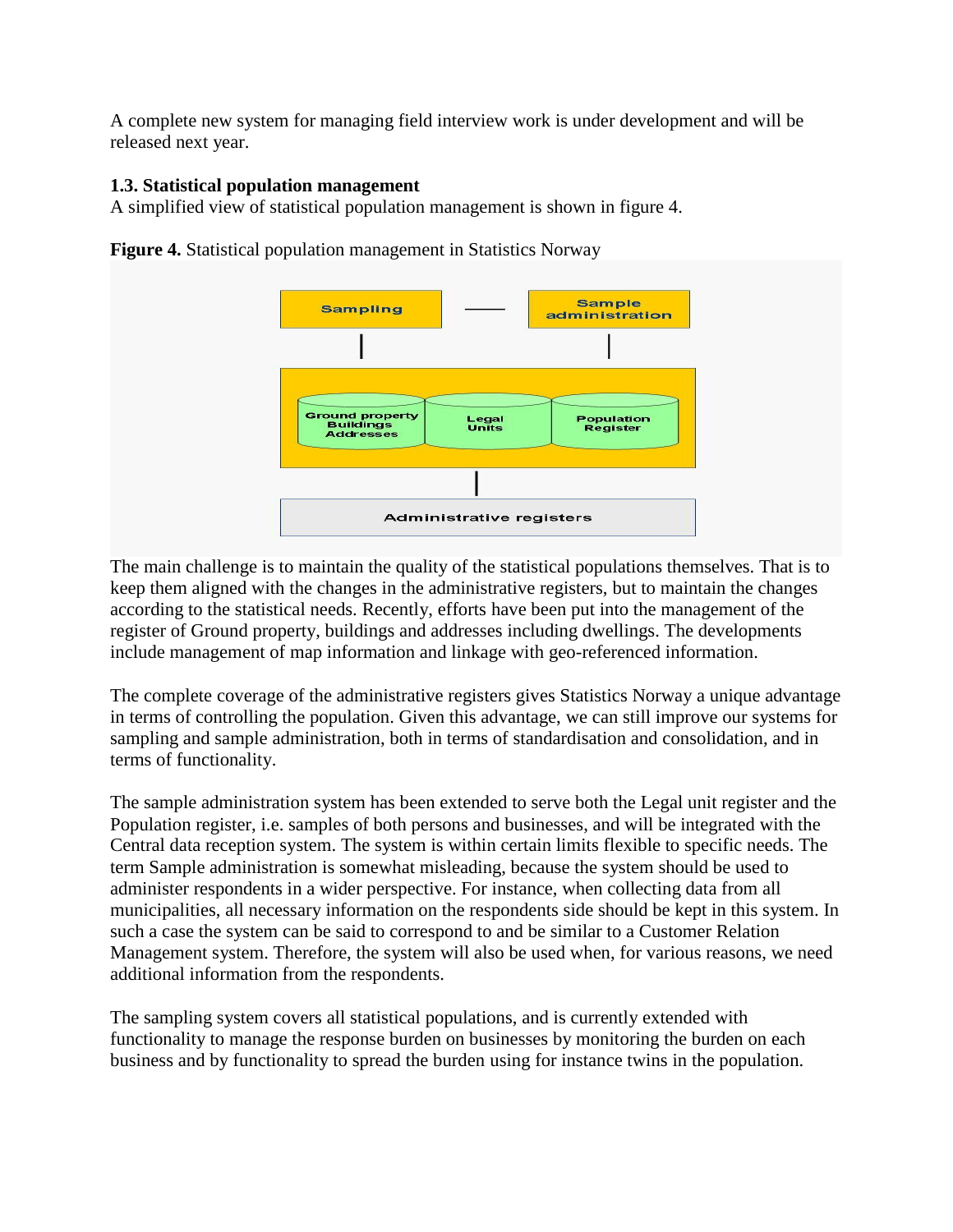#### **1.4. Data editing and estimation**

The framework system for data editing and estimation is briefly outlined in figure 5.



**Figure 5.** System for data editing and estimation

The Integrated system for editing and estimation (ISEE) represents one of the most promising approaches to becoming a widely used framework system within the statistics production in Statistics Norway. It is basically designed to help the implementation of the so called top-down approach to data editing. It is also designed to help the statisticians to become self reliant in implementing new statistics and maintaining the existing statistics in production. For the moment, its main usage is for business surveys.

The system consists of two main building blocks which can be used together or separately

- The *Dynarev* which is a system for micro editing that uses the input data definitions to allow end users to build screens and checks for editing.
- Connected applications integrated with Dynarev. For the moment we offer two applications, *Pris* for estimation of price-indices and *Struktur* for estimation of totals and variance. The connected applications integrate in their respective ways statistical macro editing with the traditional micro editing in Dynarev. In connection, Dynarev is used to look up units based on indications of errors recognised elsewhere.

Further applications are planned for integration within ISEE. We are currently investigating whether and how ISEE can be extended for register-based statistics (Zhang 2009). We also plan to integrate a generalized editor to browse and edit datasets, to be able to cope with large datasets and not only limit changes to be made unit by unit.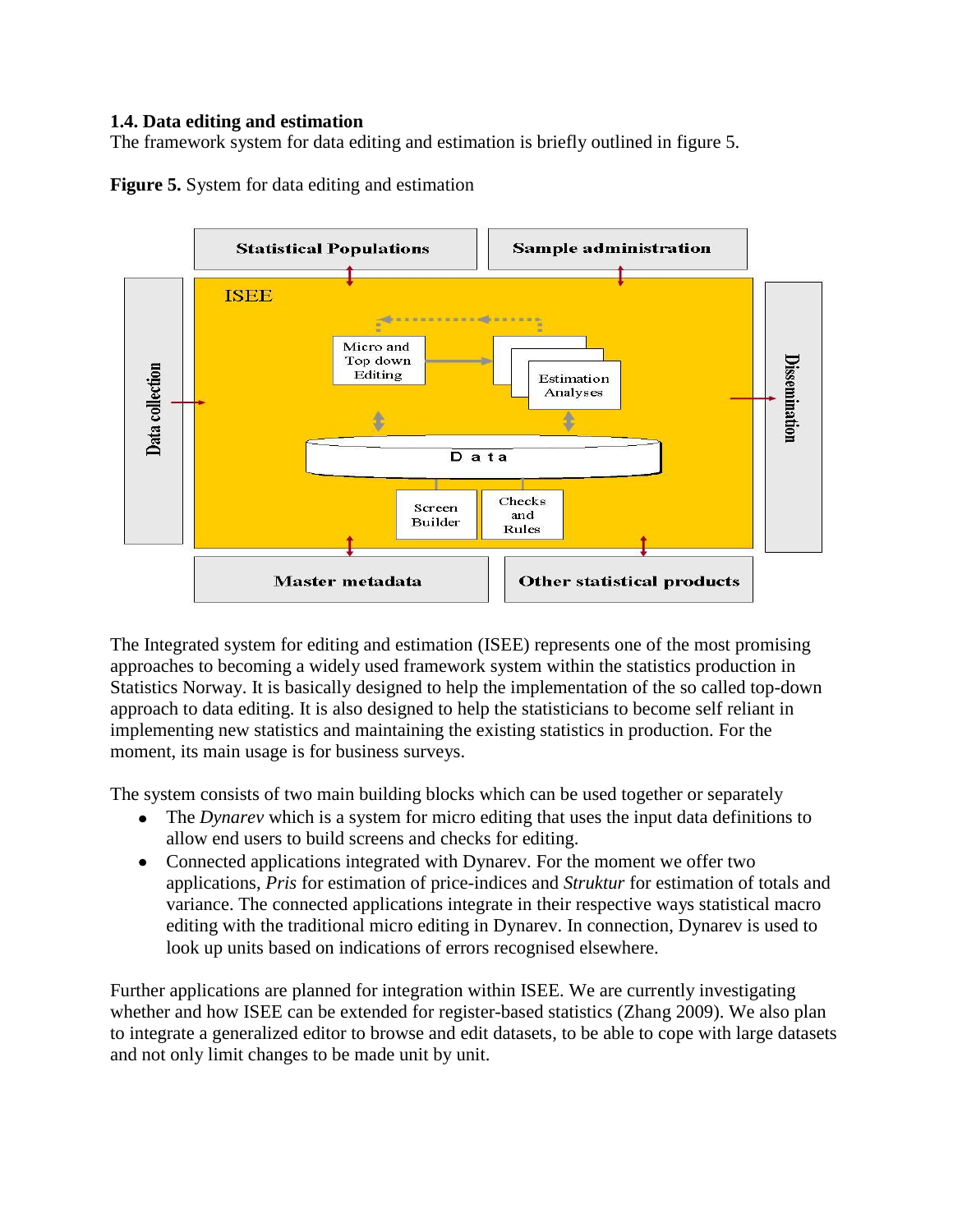The ISEE is integrated with the statistical population registers, the sample administration system, in addition to building directly upon the Input data definition database. Furthermore, ISEE links to common data sources internally and provides a common interface for uploading final results and tables.

ISEE is currently used for approximately 60 statistical products.

### **1.5. Analysis**

Except for those using the macro applications in ISEE, no initiatives have yet been planned to provide a standardised environment for analysis and secondary use of data. Statistics Norway uses SAS as a tool for tabulation and analysis, but except for the harmonisation that follows the use of a common tool, almost no coordination has been done to harmonise the use of tools and work processes in this area. Within each statistical domain, there exists a library of SAS programs used for different types of analysis. Whenever a new task occurs, SAS programs are reused or slightly altered to meet the requirements.

When we have finalized some of the ongoing projects within the other fields of standardisation, a project will be established to investigate possibilities for harmonisation in the field of analysis and secondary use. Most likely, we will investigate a possibility for building domain specific and also cross-sectional data warehouses. This means that we will provide a framework allowing for implementation of a small number of different warehouses established, maintained and integrated with common sources of micro data and metadata based upon common concepts, definitions and rules.

#### **1.6. Dissemination**

The website of Statistics Norway, [www.ssb.no,](http://www.ssb.no/) is currently undergoing a complete modernisation. The information architecture has been remodelled, and the website will be modularized and layered to allow for multiple usage, i.e. serving both persons and other websites, blogs etc. in a more adaptable way. The statistical databank will be the master source for all tabular data presented on the website. This means that table snap-shots should be derived in a common way from the statistical databank, and not produced separately as fixed table extracts. To meet this requirement, the existing statistical databank must also be provided with a layer of services providing both additional functionality, and standardised access to the data from end users and end user applications.

The statistical databank will also be the source for exchange of multi dimensional data using the SDMX format.

Due to the other framework applications initiatives, the internal process of providing statistical results and analyses for dissemination can be more automated. Today, uploading is regarded as rather cumbersome. This is not necessarily due to the upload procedure itself, but the need to tailor interconnections with the huge number of statistics production systems, i.e. the need to train a relatively large part of the staff on how to upload tables for dissemination.

### **1.7. Data archiving**

Only a part of the total amount of data stored in Statistics Norway is archived in the Data documentation system. It is mainly the final, cleaned micro data files that are stored and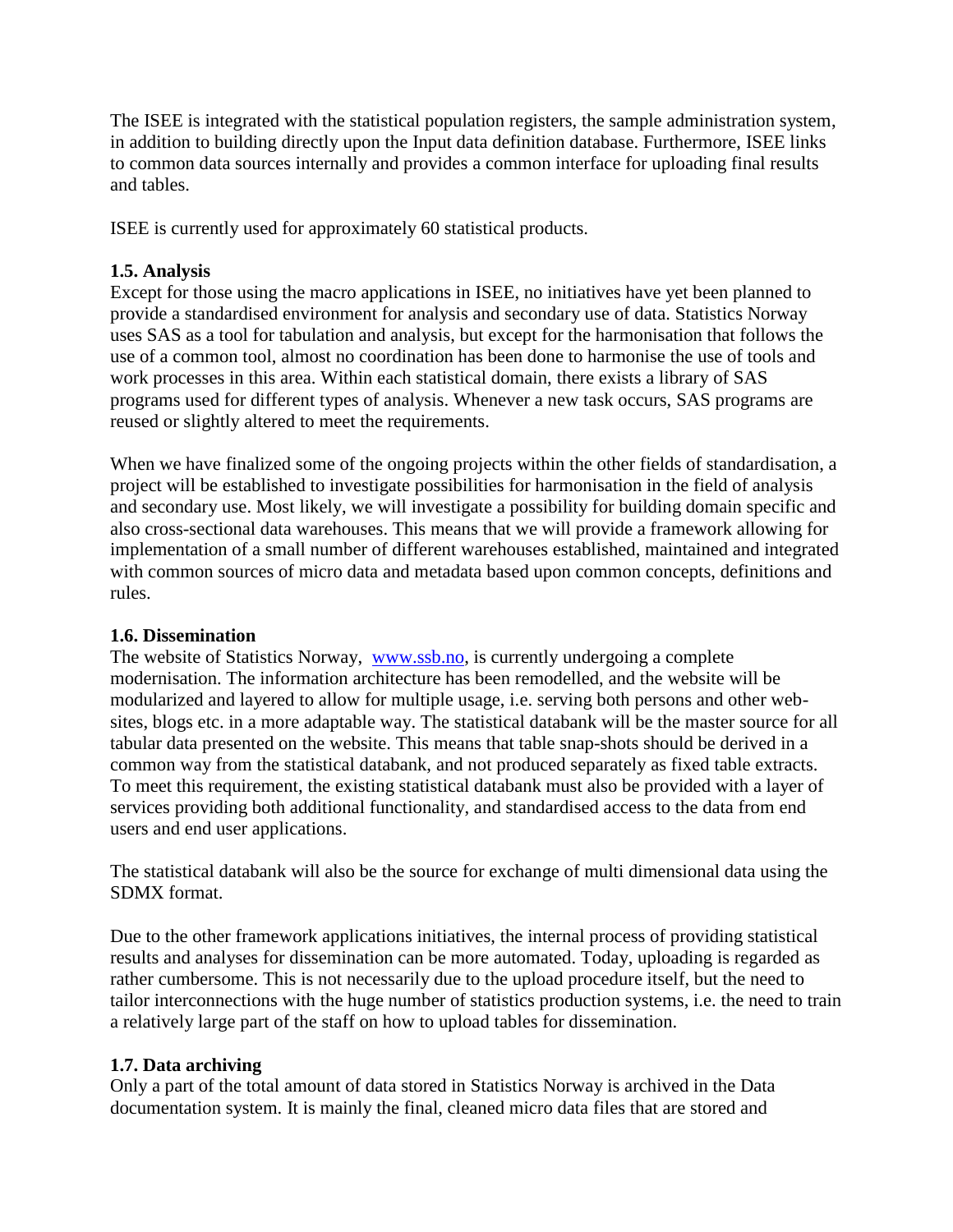documented. In recent years, also raw data is stored. Data in databases, or data kept in formats specific to certain tools are not kept in the archive, and are therefore subject to ad hoc means of documentation. The main objective of the data archive is to store the source micro data in a technologically independent format for secondary and historical reuse. The conditions for archiving are described in a user guide.

One of our objectives is to control and document more of the data kept for statistics production. We also want to establish better links between the metadata and the data, i.e. provide easier and more flexible access to micro data. This will serve researchers in a better way.

We are investigating upcoming standards for structuring and documenting archived data. The DDI (Data Documentation Initiative) v3 seems very promising in this aspect, especially when the standard has taken up means to support data lifecycle management.

## **1.8. IT architecture principles**

The outlined coherent and modular statistics production system requires equal flexibility and capability of the supporting IT system. For the moment, the objectives of the Service Oriented Architecture are driving the developments within IT. Statistical institutes, processing vast amounts of data, must implement the SOA principles with particular attention to the specific needs of the business.

Statistics Norway has agreed upon the following principles for the IT architecture:

- IT-solutions must be built upon standard methods, a standard infrastructure and be in accordance with Statistics Norway's business architecture
- IT-solutions must support Statistics Norway's business processes i.e. IT-business alignment
- Statistics Norway shall use open standards in IT and information systems.
- Our IT-solutions must be platform independent and component based, shared components must be used wherever possible
- It must be possible to create new IT-solutions by integrating existing and new functionality
- Our services must have clearly defined, technology-independent interfaces
- Distinguish between user interface, business logic and data management (layered approach)
- End-user systems must have uniform user interfaces
- Store once, reuse may times (avoid double storage)
- Data and metadata must be uniquely identifiable across systems

The architecture principles will be taken care of by a specific group of systems architects, each of them paying respect to a defined part of the statistics production system.

## **2. Improving process quality**

Quality work in statistics has gradually developed from assessing and reporting on output quality to a process-oriented approach, following the whole statistical business process. The development has been facilitated by some basic and common principles of quality management. To meet the objectives outlined in the FOSS programme is a precondition to improve the over all quality of the work processes.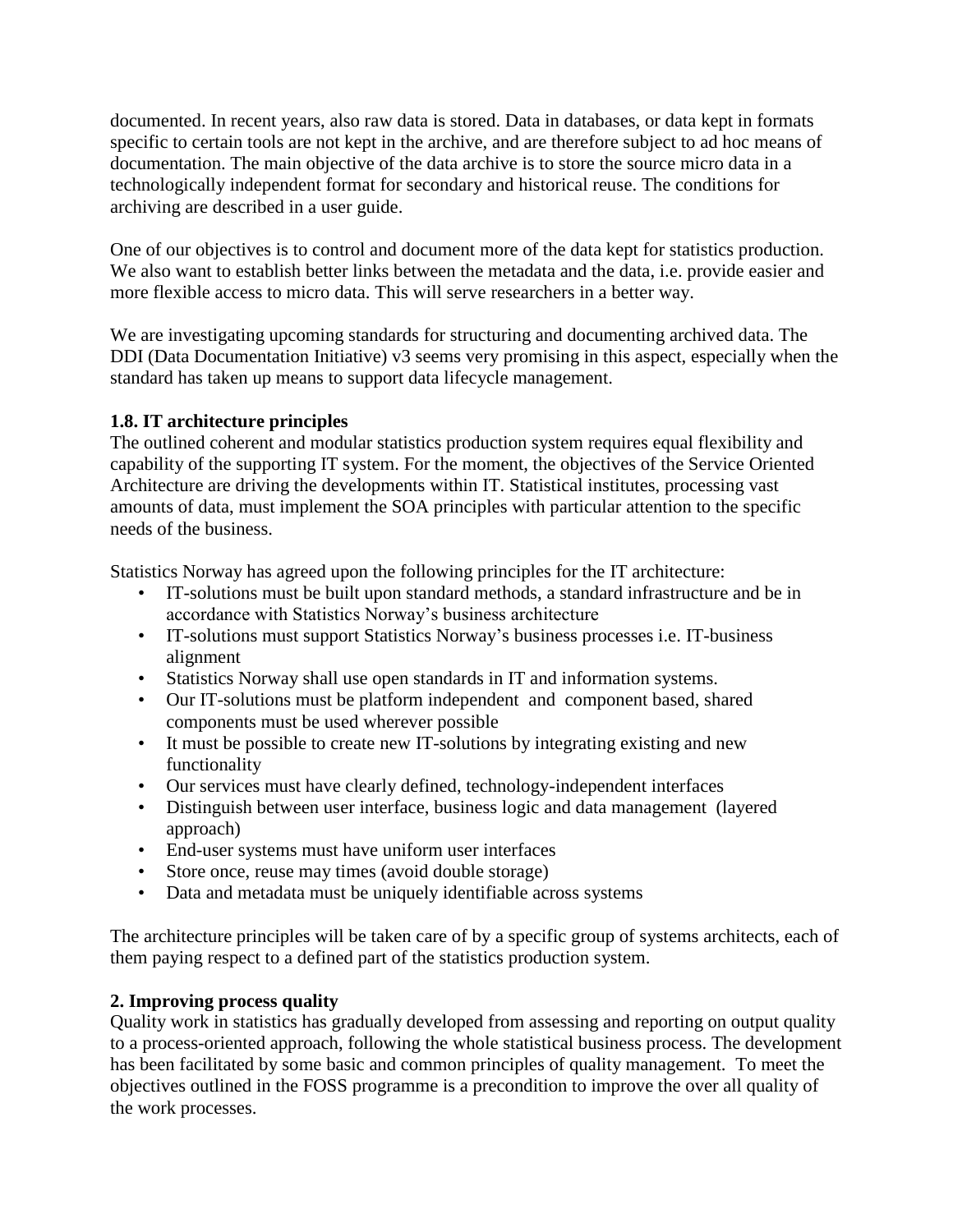Sæbø (2007) has discussed measurement of process variables within the framework of quality assessment, an important technique for continuous improvement. Figure 6 illustrates the main links between process variables and other data quality assessment methods. Eurostat (2007) provides an overview of such methods.



**Figure 6.** Data quality assessment methods

What has often been lacking is a systematic approach to identifying and measuring such variables. Work on establishing quality assessment systems including self-assessments and audits, is important to facilitate this. As a part of the FOSS programme, Statistics Norway carried out a quality assessment by using the DESAP self-assessment questionnaire, see Næs (2008) and also Eurostat (2003). All of our approximately 200 statistics were covered in 2008. Even if this has been a self assessment, people responsible for the different processes have been supported by central quality or methodology staff in filling out the questionnaires. Main areas of improvement identified comprise data collection and editing. In both these areas more study of process variables are recommended. These areas are also emphasised in our FOSS programme.

Quality self-assessment is well suited to give a snap-shot of the quality in different areas at a certain moment, which can be summarised to a general view of the statistical production. However, it is costly and will therefore be conducted infrequently. But, in a very heterogeneous environment, quality self-assessments are perhaps the only systematic approach to follow. It is challenging to run quality audits in an extremely stove-piped production environment. You will spend a lot of resources in examining the different production systems themselves, and there is a great risk of bias in the judgements to be made. Therefore, implementation of a quality management system and standardisation of processes and systems are closely related.

Systematic monitoring of the process variables that have a high influence on resulting product quality (such as accuracy, timeliness and comparability of statistics) is necessary to improve the processes. Examples of process variables that have been used by statistical institutes are measurements of interviewer performance, non response of different types, costs and use of time for different processes. Monitoring of the necessary variables will be implemented in the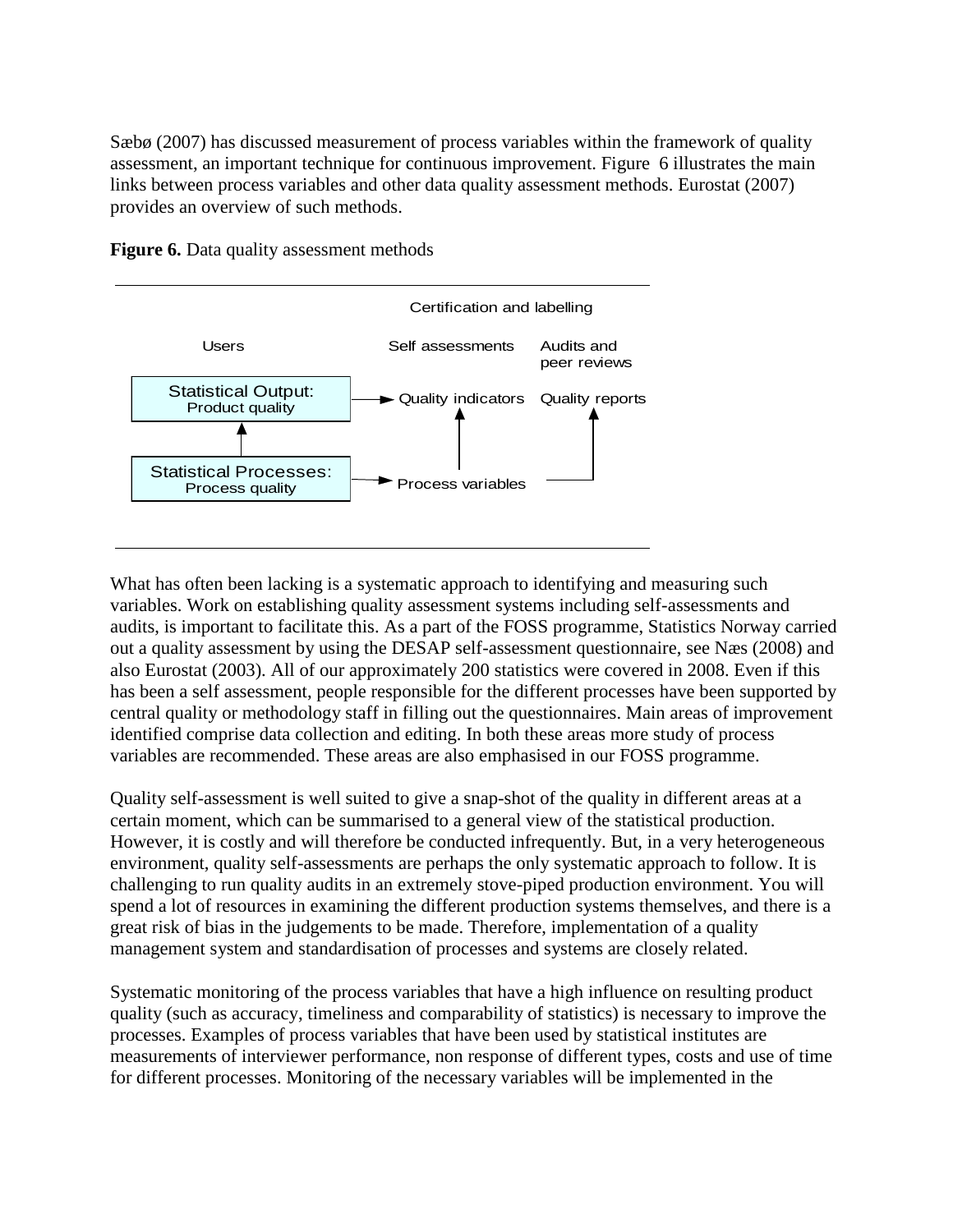framework systems, providing quality information for the statistics production supported by the system, systematically and comparable between products.

## **3. Governance**

As an outcome of the reorganisation of the subject matter departments in 2008, and also with respect to the ongoing work on standardisation of work processes, Statistics Norway is about to implement necessary roles and procedures to establish a sufficient and effective central service provider organisation. The basic principles have been defined within an order-delivery model, where the newly centralised Department for IT and statistical methods is responsible for deliveries to the four subject matter departments and the departments for data collection, human resources and communication, planning and finance, and research.

The two main building blocks in this model are

- To establish Service Level Agreements (SLA) with all other departments
- To establish Portfolio Management for all large projects

The objective of these measurements is to be able to control the resources, and especially to improve the ability to prioritise the use of scarce resources like IT developers and statistical methodologists, to promote development and standardisation.

## **3.1. Development of Service Level Agreements**

This year we will finalize the work with SLAs covering all IT services. This has been prioritised because of the centralisation of personnel. The SLAs are structured in three levels,

- 1. The formal agreement between parties, quite similar in all agreements
- 2. The service library with descriptions of the services provided
- 3. The agreed details within each service, like a list of products, expected periods of peak work or planned readiness for specific products or tasks etc.

Important tasks when establishing SLAs are

- To establish a complete inventory of all existing and supported products
- To designate the ownership of these products
- To designate the responsible service provider for these products

Next year we will also include statistical methods services in the SLA. It is our assumption that work carried out on a regular basis within the department for IT and statistical methods, whether it is IT or statistical methods, should be described as services and be documented and agreed upon in the SLAs. The SLAs will distinguish between work to be carried out within the normal application lifecycle management, and large or complex developments that need high level attention and prioritisation and therefore will be lifted to the portfolio management regime.

### **3.2. Portfolio management**

All large development projects are prioritised and followed up within a system of portfolio management, described by Sæbø (2009). To ensure standardised solutions is one of the objectives of portfolio management in Statistics Norway.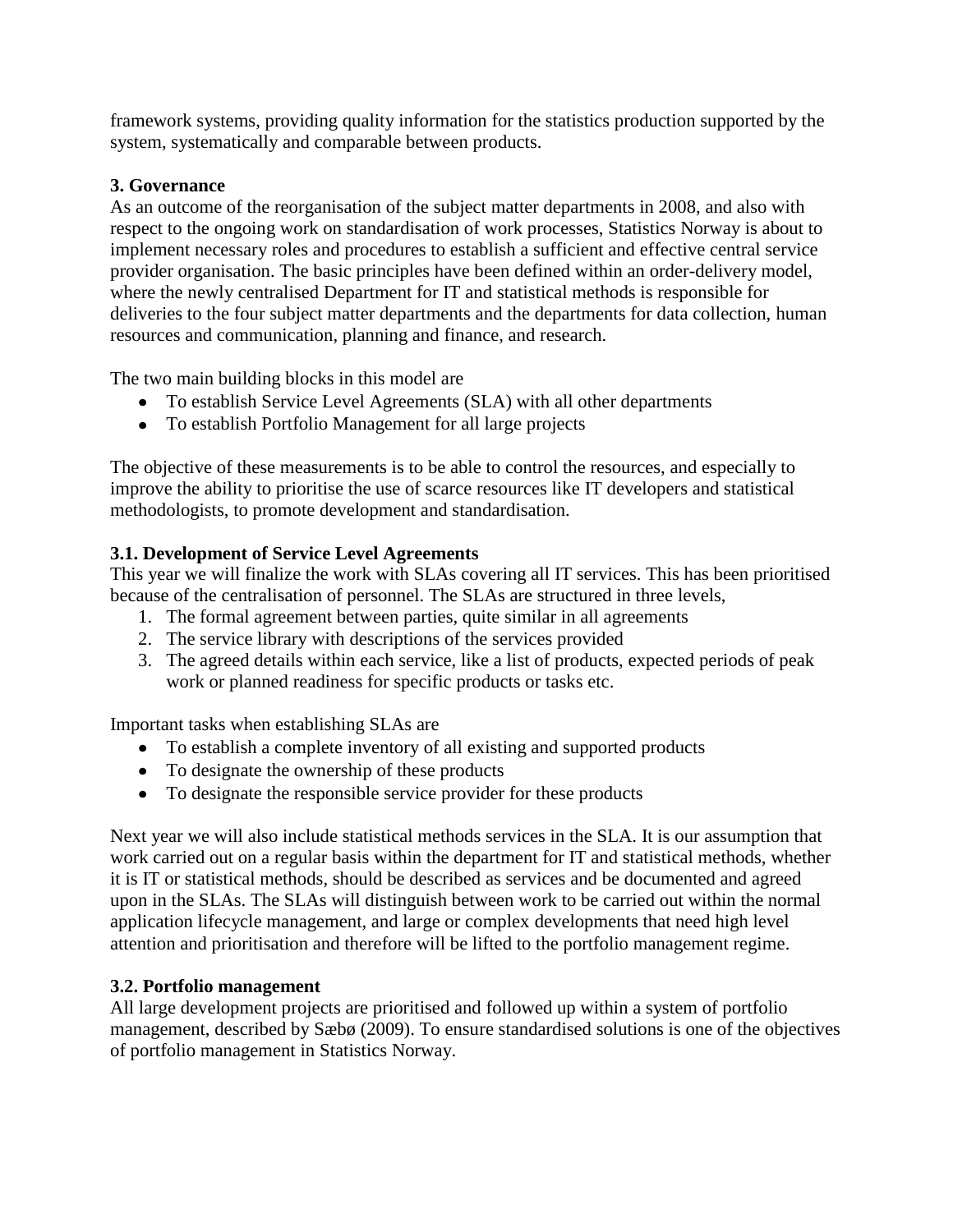The purpose of portfolio management is to improve quality and efficiency by better prioritisation of projects based on systematic information. In addition to the normal information on projects included in project mandates and plans, a set of key parameters that can be measured or given values (points) as a basis for prioritisation has been developed. In addition to these parameters with summary points, final prioritisation has to be based on judgements including other information such as the purpose and cost of projects, available resources and competence, dependencies between projects and the totality of the project portfolio.

Portfolio management includes the following tasks

- To decide upon project proposals by judging them according to the overall priorities of the organisation
- To ensure that the project plans include sufficient quality in the estimates of the resources needed
- To follow up the progress of the projects in execution, to be able to balance the portfolio during prioritisation and incorporate new projects for execution

The phases of portfolio management are shown in figure 7, following the life cycle of the projects.



**Figure 7.** Phases of portfolio management

The parameters used for prioritisation of project proposals are:

*Parameters which are given values on a scale* Coherence with strategies and plans Contribution to standardisation of processes Laws and EU-regulations Reduced risk in Statistics Norway Quality (relevance, accuracy, timeliness and punctuality, coherence and comparability, accessibility and clarity) Response burden Benefit/gain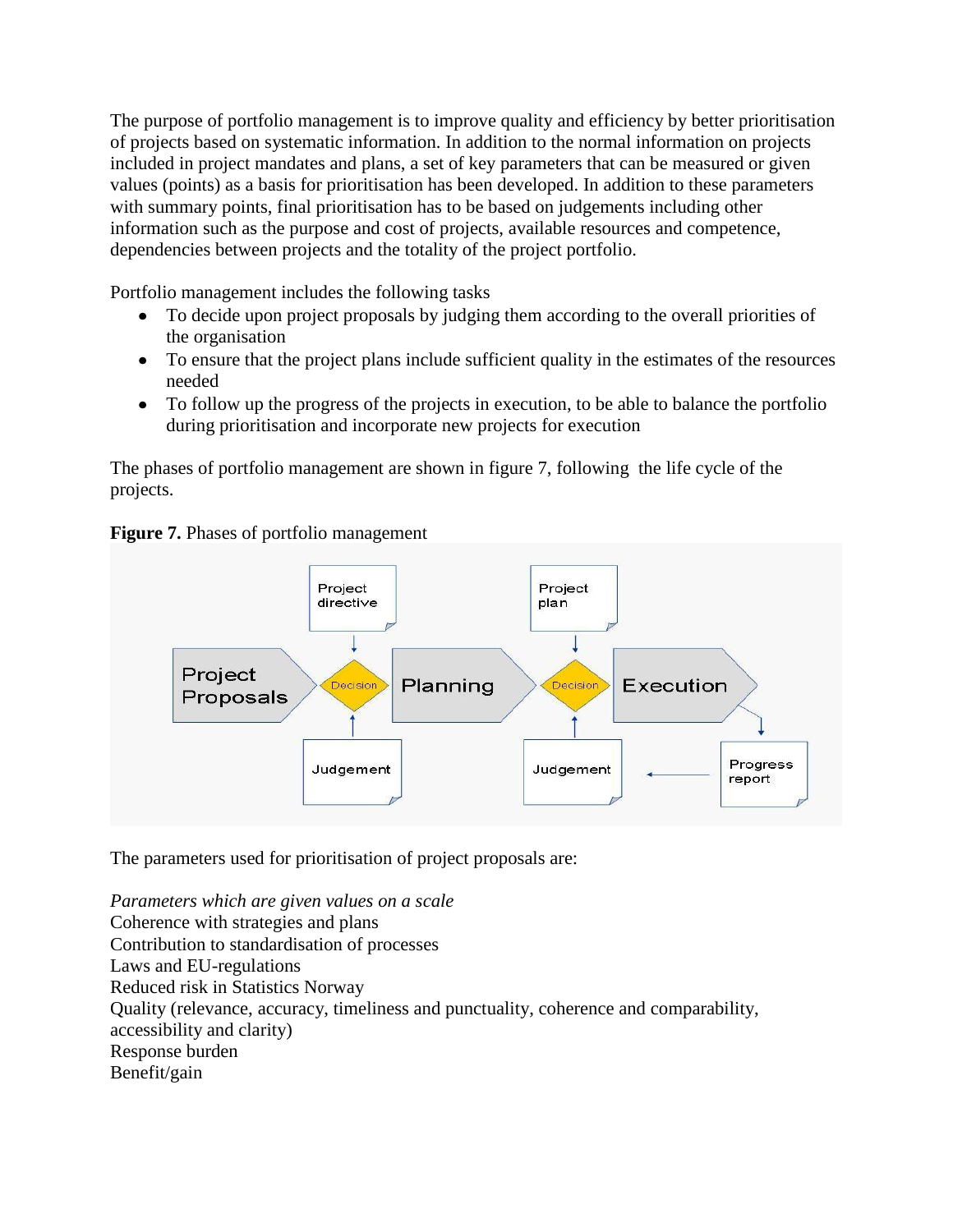*Other parameters to be taken into account* Purpose Costs Competency requirements Complexity Links with other projects, totality of the project portfolio

Judgements have to be used for final prioritisation carried out by the top management, but these judgements are be based on systematic information about the projects. Projects are queued in front of each decision point. No projects are brought to the next stage unless there are sufficient resources available for planning or execution.

Portfolio management in Statistics Norway is partly based on experiences from the FOSS programme. From June 2009 the portfolio of projects in the FOSS programme were handed over to the common portfolio management and the FOSS programme as such was completed.

#### **4. Conclusion**

Standardisation and integration is the key to both quality and efficiency improvements in a statistical institute. This is the case even if quality and efficiency may be regarded as opposites in some cases. However, without efficiency gains there will be no resources left for new developments and improved quality for keeping statistics in accordance with new demands. In Statistics Norway common efforts for improvement have comprised both work on quality, standardisation and improved governance by reorganisations and new management systems and tools such as portfolio management. This approach is in accordance with visions expressed by many statistical agencies. The outcome of the improvements will also strengthen the capabilities for external cooperation, for instance within the public sector according to the long term objectives of e-government and within the statistical society to support the objectives of the European Statistical System (ESS).

#### **References**

Eurostat (2007): *Handbook on Data Quality - [Assessment Methods and Tools.](http://epp.eurostat.ec.europa.eu/portal/page/portal/quality/documents/HANDBOOK%20ON%20DATA%20QUALITY%20ASSESSMENT%20METHODS%20AND%20TOOLS%20%20I.pdf)*  Published on http://epp.eurostat.ec.europa.eu/portal/page/portal/quality/quality reporting

Eurostat (2003): *Checklist for Survey Managers (DESAP).* Published on [http://epp.eurostat.ec.europa.eu/portal/page/portal/quality/quality\\_reporting](http://epp.eurostat.ec.europa.eu/portal/page/portal/quality/quality_reporting)

Hustoft, Anne Gro and Linnerud, Jenny (2008): *Managing metadata in Statistics Norway.* Documents 2008/6

Published on: [http://www.ssb.no/english/subjects/00/90/doc\\_200806\\_en/doc\\_200806\\_en.pdf](http://www.ssb.no/english/subjects/00/90/doc_200806_en/doc_200806_en.pdf)

Hustoft, Anne Gro and Linnerud, Jenny (2006): *Statistical Metadata in Statistics Norway.* Documents 2006/5.

Published on: [http://www.ssb.no/english/subjects/00/doc\\_200605\\_en/doc\\_200605\\_en.pdf](http://www.ssb.no/english/subjects/00/doc_200605_en/doc_200605_en.pdf)